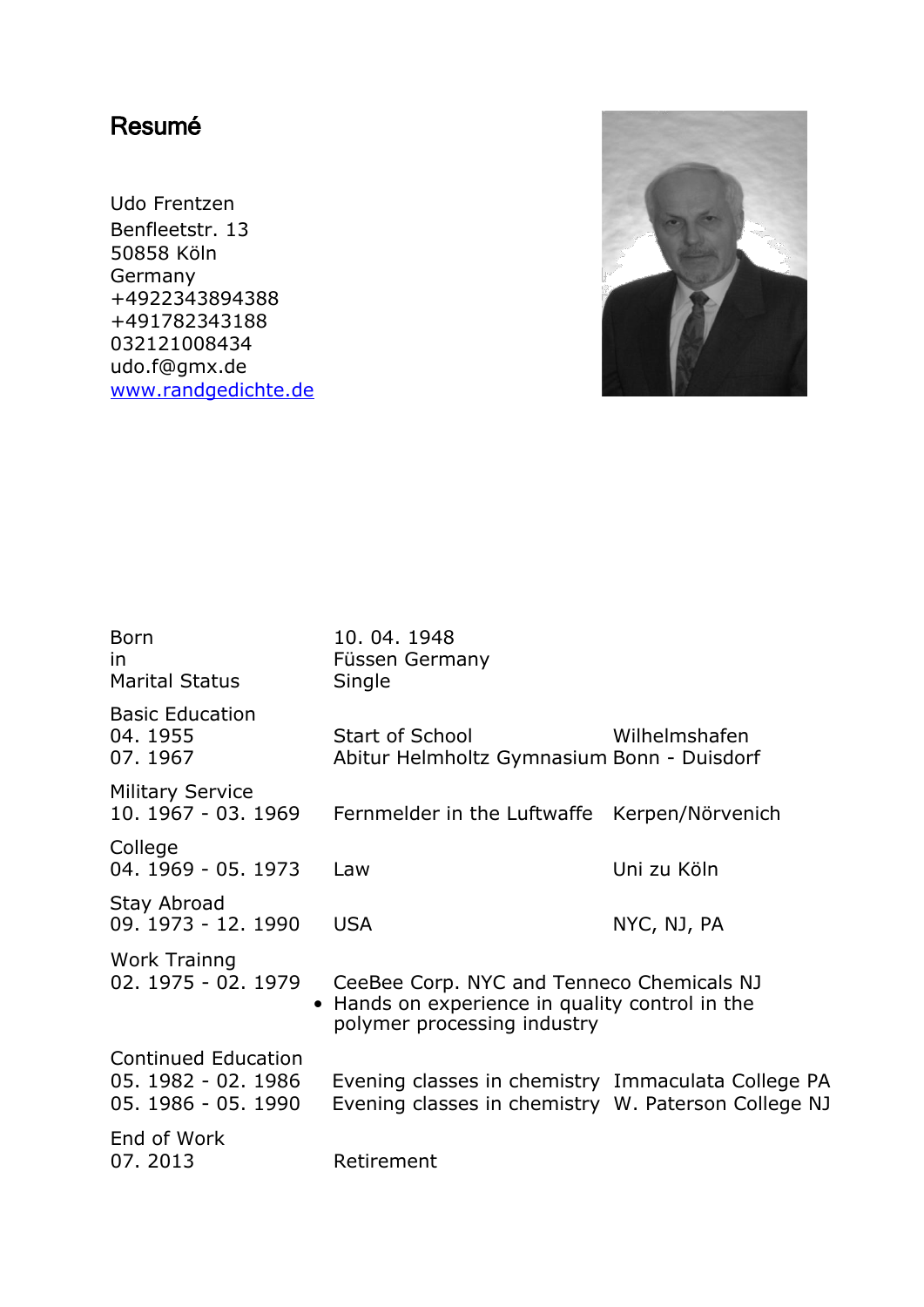Experience

| $06.2006 - 06.2013$ | Assignments via a Temporary Job Agency in and<br>around Cologne as<br>• Assemblyline and production helper<br>• Quality inspector<br>• Truck and forktruck driver<br>• Part picker<br>• Cleaning worker |
|---------------------|---------------------------------------------------------------------------------------------------------------------------------------------------------------------------------------------------------|
| 06. 2005 - 06. 2006 | Kommissionierer<br>Struzina & Rauschen Köln Braunsfeld<br>• Sale of meats and sausages in the Handelshöfe of the<br>region<br>• Delivery, maintenance of counter and ordering                           |
| 06. 2004 - 05. 2005 | Selbstständig als Anbieter von Finanzdienstleistungen<br>• Sale of saving concepts for the nationwide saver<br>community MCS Service Card GmbH in multi-<br>level marketing                             |
| 07. 2002 - 01. 2004 | Kommissionierer<br>Ponnath GmbH & CoKG Bonn - Mehlem<br>• Filling in and picking parts just in time for wholesale<br>of meat and susage products to HIT Markets                                         |
| 05. 2000 - 04. 2002 | Work training for rehabilitation because of poisoning<br>of the nervous system<br><b>GVP Bonn - Beuel</b><br>Assignments in areas of metalls, assembly, shipment                                        |
| 03. 1998 - 12. 1998 | Kunststoffformgeber<br>Kautex - Textron Bonn - Duisdorf<br>• Set-up of injection-blow and extrusion-blow<br>machines for the production of polymer bottles<br>• Quality control and maintenance         |
| 01. 1997 - 09. 1997 | Kunststoffformgeber<br>SIVO Thermoplast Herdorf/Ww<br>• Set-up of injection molding machines Arburg, Windsor<br>and Cincinnati Milacron<br>• Quality control and maintenance                            |
| 10.1993 - 10.1996   | Maschinenführer einer PMMA Anlage<br>Röcoplast Asbach/Ww<br>• Set-up, optimization and produktion on the extruder<br>• Quality control, maintenance and shipping                                        |